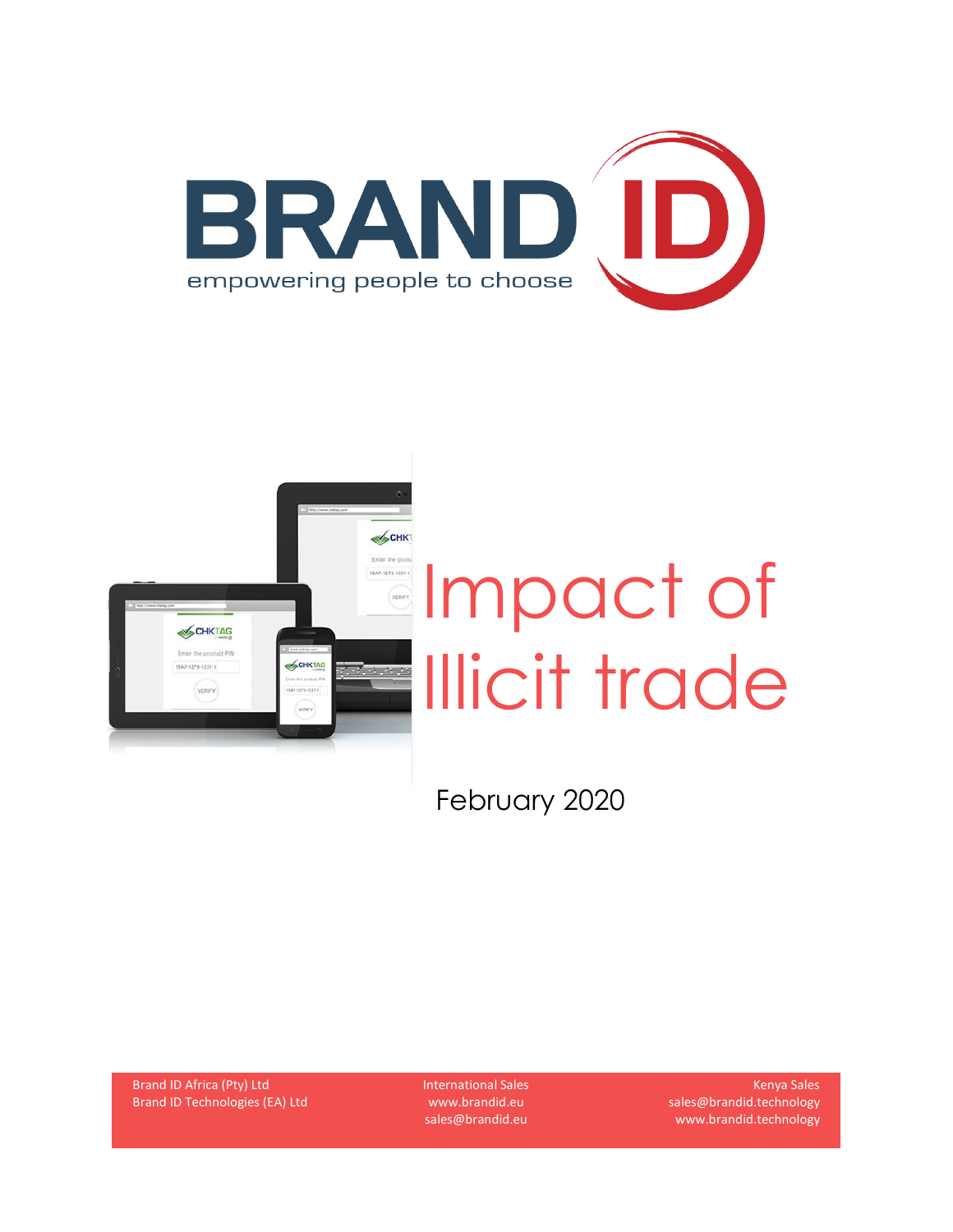## What is a counterfeit or 'fake'?

Counterfeit products are fake replicas of the real product. People buy fakes for various reasons. The market for counterfeit and pirated products as 2 sub markets: the primary market where consumers have been deceived – they believe they have purchased genuine goods but they have not. The products are often sub-standard and carry health and safety risks that range from mild to life-threatening. The secondary sub-market, contains consumers who actively look for what they believe to be bargains and knowingly buy counterfeit and pirated goods – but they don't care if these are real.

*The Kenya Anti Counterfeit Act 13 of 2008, Subsection 32 (a-g); "It is an offense for one to have in his possession or control in the course of trade, any counterfeit goods; manufacture, produce or make in the course of trade, any counterfeit goods; sell, hire out, barter or exchange, or offer or expose for; expose or exhibit for the purposes of trade any counterfeit 3 goods; distribute counterfeit goods for purposes of trade or any other purpose; import into, transit through, trans-ship within or export from Kenya, except for private and domestic use of the importer or exporter as the case may be, any counterfeit goods; and in any other manner, dispose of any counterfeit goods in the course of trade".*

**What do we mean by a rogue refill?** This is when a counterfeiter fills a container with cheap/harmful products with a view to pass it off as the genuine product. Frequently refilled products include beverages, gas cylinders, pesticides, cosmetics and many more.

**Are grey products real?** They are legal and genuine; but imported and sold unofficially – this means outside authorized manufacturers channels. Where does it leave consumers and why is this wrong? Well, in some cases, there could be trademark infringement, undeclared tax and infringing goods are taken away. Also consumers buying through unofficial channels will miss out on important features, offers, accessories, models and warranties that might be localized. The other problem is that criminals will often seek to pass off counterfeit goods as grey market.

Some products are counterfeited or pirated more frequently than others, and definitely counterfeiting and piracy are more common in certain parts of the world than others. Expensive goods such as luxury watches, alcohol and cigarettes, electronics (phones and laptops), chocolates, among others, are the most susceptible to this.

**What is piracy?** Piracy is the act the act of illegally using, copying or distributing copyrighted material that does not belong to you – or which legal rights have not been transferred to you. Examples of copyrighted materials include:

- (a) literary works such as plays, text books, dictionaries, etc.
- (b) musical works;
- (c) artistic works; paintings, sculptures, etc.
- (d) audio-visual works;
- (e) sound recordings; and
- (f) broadcasts.
- (g) computer programs

**What is contraband?** Contraband collectively refers to fakes, pirated works, rogue refills and grey products, including products which are imported or exported illegally - either in defiance of a total ban or without payment of duty.